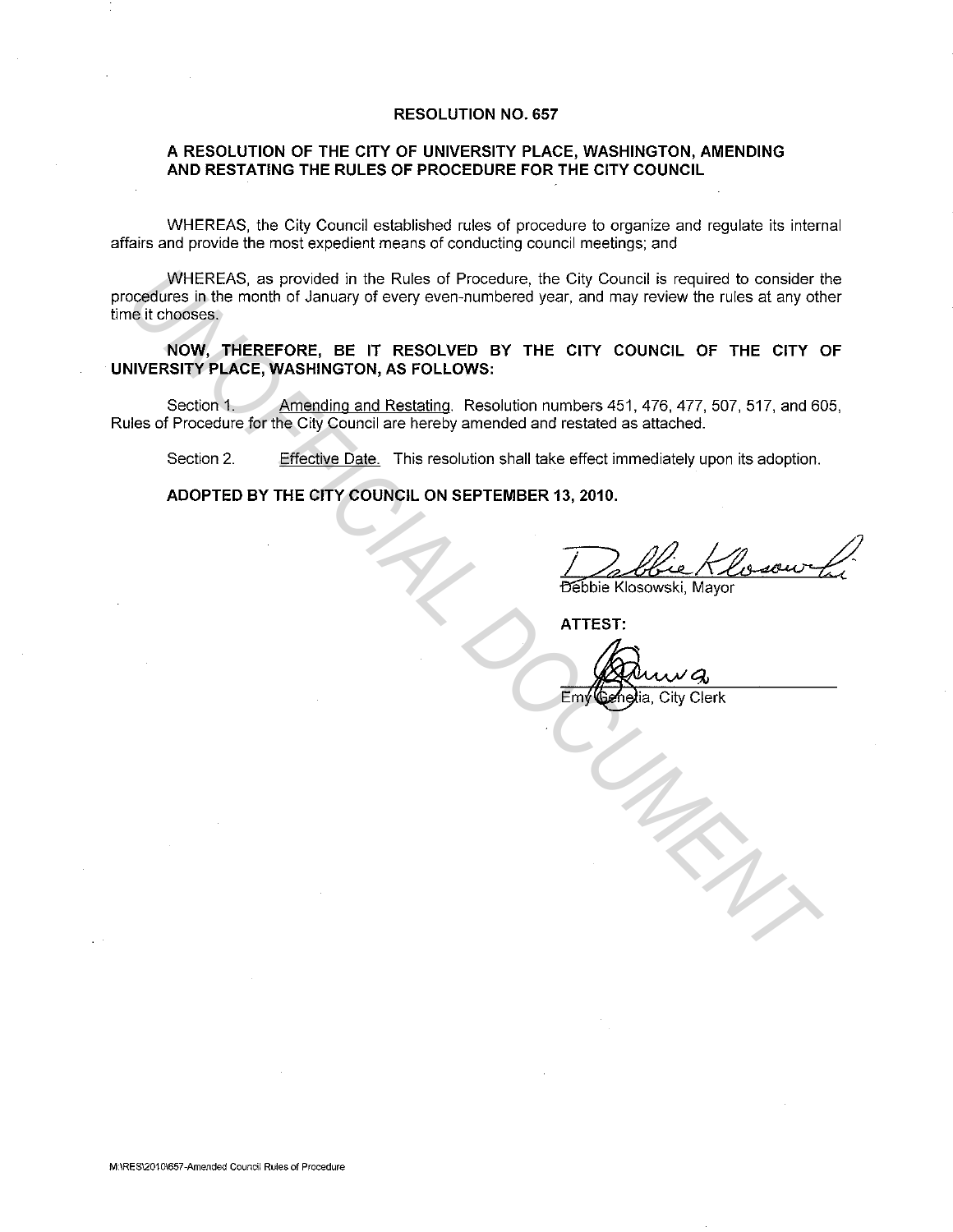### **SECTION 1. GENERAL**

These rules constitute the official rules of procedure for the University Place City Council. In all decisions arising from points of order which are not covered by these rules, the Council shall be governed by the most current published edition of Robert's Rules of Order (newly revised 1990 edition, ninth edition), a copy of which is maintained in the office of the University Place City Clerk. The City Attorney shall decide all questions of interpretations of these rules and other questions of a parliamentary nature which may arise at the Council meeting.

# **SECTION 2. ORGANIZATION**

- A. Swearing in of New Councilmembers. New Councilmembers shall be sworn in by the City Clerk or by a judge appointed to a Federal, State, County or Municipal Court, at the choice of the Councilmember-elect. The swearing in will occur ten (10) days prior to the scheduled date of assuming office; at the last Regular Meeting of the City Council, or at the first meeting of the City Council held in January following certification of the election.
- B. Vacancies of Office. A vacancy of office will occur upon the death or resignation of the incumbent, the incumbent ceasing to be a legally registered voter of the city, the incumbent's conviction of a felony or other offense involving a violation of his or her official oath, and other events as set forth in RCW 42.12.020 010. If a vacancy should occur, the remaining members of the City Council shall appoint a qualified person to fill the vacant position pursuant to the provisions of 42.12.070 within ninety (90) days of the occurrence of the vacancy. Councilmember appointees under this section shall be sworn in prior to assuming their seat on the Council. **EXECTION 2. ORGANIZATION**<br> **UNITEREM** These rules and other questions of a parliamentary nature<br>
which may arise at the Council meeting.<br> **SECTION 2. ORGANIZATION**<br> **A. Swearing in of New Councilmembers**. New Counci
	- C. Election of Mayor and Mayor Pro Tem. The Mayor shall serve as the Presiding Officer of the Council. In the temporary absence of the Mayor, the Mayor Pro Tem shall perform the duties and responsibilities of the Mayor with regard to conduct of meetings and emergency business.

The motion to elect the Mayor and the Mayor Pro Tem will be placed on the Agenda of the first regular City Council meeting in January following certification of the election and the Mayor and Mayor Pro Tem will serve in office for a term as specified by Statute two (2) years.

In the event the Mayor is unable to serve the remainder of the term, due to his or her removal from office as provided in RCW 42.12.010, or his or her resignation as Mayor or from the City Council, or upon his or her death, the Mayor Pro Tem shall serve as Mayor for the remainder of that term and a new Mayor Pro Tem shall be elected.

In the event the Mayor Pro Tem is unable to serve the remainder of the term, a new Mayor Pro Tem shall be elected at the next Regular Meeting.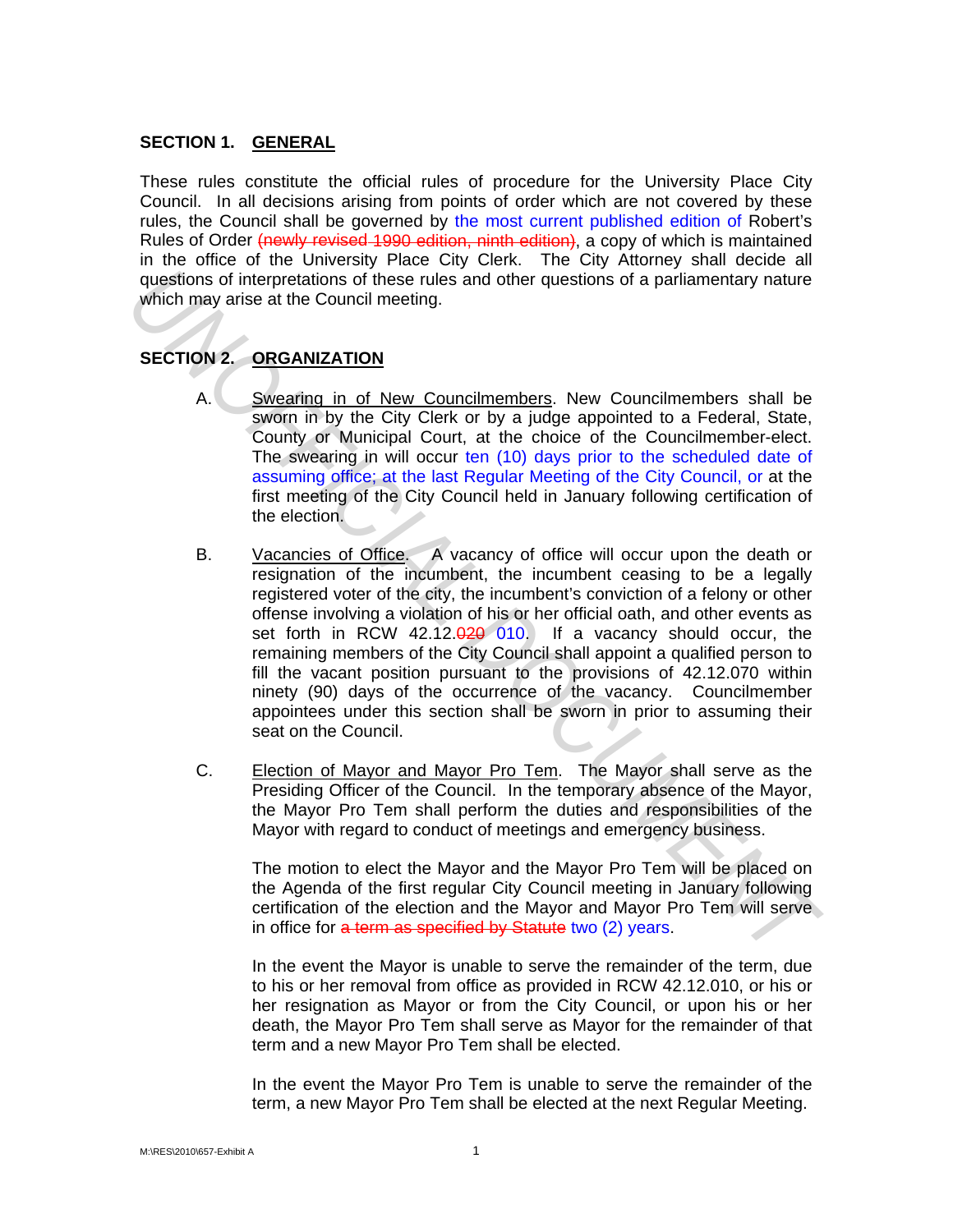- 1. Nomination Procedure. No one Councilmember may nominate more than one person for a given office until every member wishing to nominate a candidate has an opportunity to do so. Nominations do **not** require a second vote. The Chair will repeat each nomination until all nominations have been made. When it appears that no one else wishes to make any further nominations, the chair will ask again for further nominations and if there are none the Chair will declare the nominations closed. A motion to close the nominations is **not** necessary.
- 2. Voting Procedure. After nominations have been closed, voting for Mayor takes place in the order nominations were made. Councilmembers will be asked for a raise of hands. As soon as one of the nominees receives a majority vote (four votes), then the Chair will declare the nominee elected. No votes will be taken on the remaining nominees. A tie vote results in a failed nomination. If none of the nominees receive a majority vote, the Chair will call for nominations again and repeat the process until a single candidate receives a majority vote before the Office of Mayor Pro Tem is opened for nominations. **Example 19** and the order of the following the mother increases and the order incrementations were made, and the order incrementations will be asked for a rate of the normine seckies a majority vote (four votes), then the
	- D. Quorum. At all Council meetings, a majority of the Council (four members) shall constitute a quorum for the transaction of business.
	- E. Voting. The votes during all Council meetings shall be conducted as follows:
		- 1. Unless otherwise provided for by statue, ordinance, or resolution, all votes shall be taken by voice, except that at the request of any Councilmember, a random roll call vote may be taken by the Clerk. A vote by open ballot may be taken, pursuant to a two-thirds vote, without debate, of the full Council. The City Clerk will conduct the ballot vote, providing a ballot to each Councilmember, and announcing for the record each Councilmember's vote.
		- 2. In case of a tie vote on any motion, the motion shall be considered lost.
		- 3. Each Councilmember shall vote on all questions put to the Council, unless a conflict of interest or an appearance of fairness question under state law is present. Failure to vote shall be deemed to be an affirmative vote. Councilmembers may submit written comments for the record on an issue that will be voted on in their absence.
	- F. Attendance, Excused Absences.
		- 1. Absences. Members of the Council may be excused from attending a City Council meeting by contacting the Mayor prior to the meeting and stating the reason for his or her inability to attend. If the member is unable to contact the Mayor, the member shall contact the City Manager or Clerk, who shall convey the message to the Mayor. Following roll call, the Presiding Officer shall inform the Council of the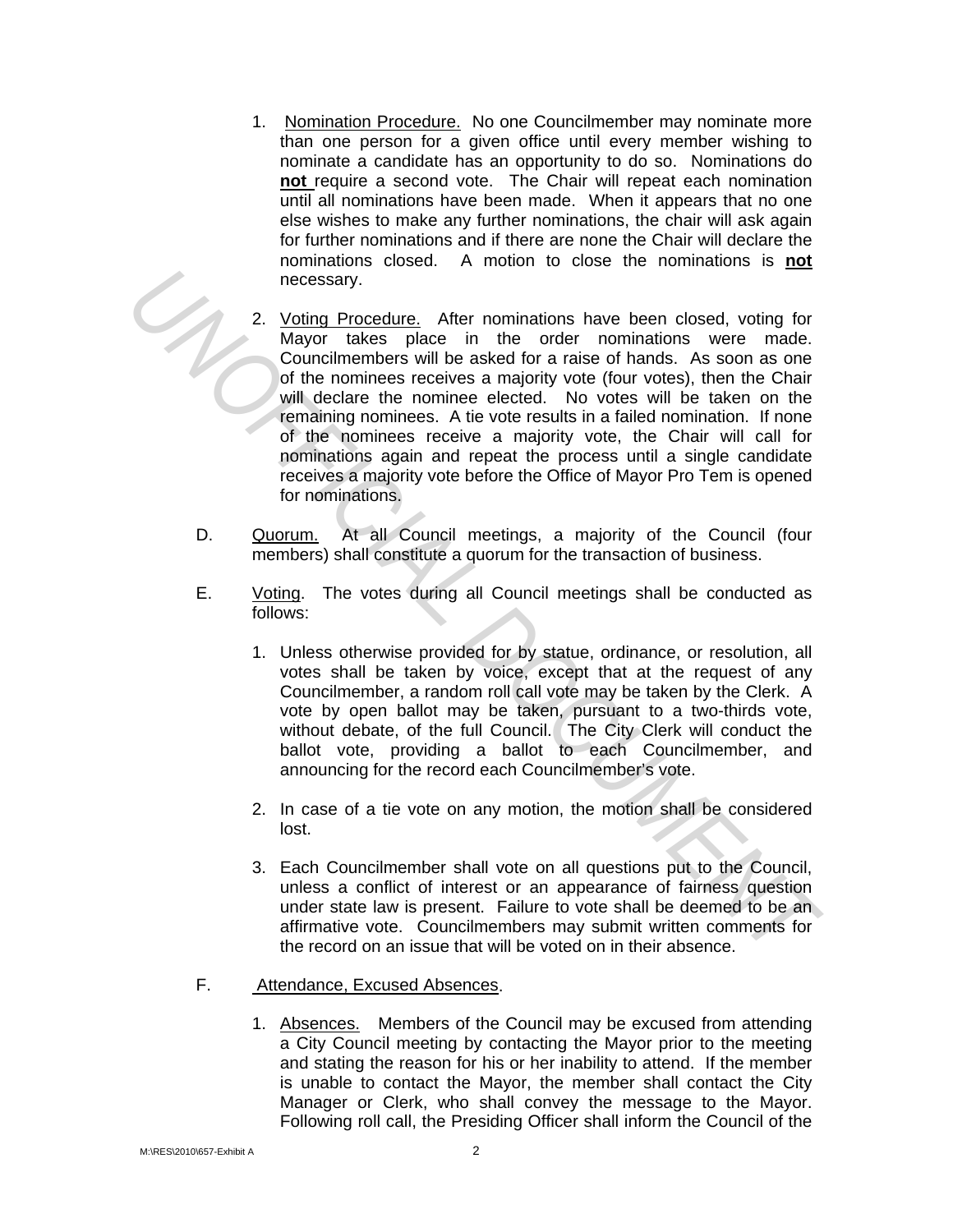member's absence and inquire if there is a motion to excuse the member. This motion shall be nondebatable. Upon passage of such motion by a majority of members present, the absent member shall be considered excused and the Clerk will make an appropriate notation in the minutes. Councilmembers who do not follow the above process, will be considered unexcused and it shall be so noted in the minutes. Councilmembers may participate in meetings by speaker phone. Participation will not constitute attendance and the Councilmember will not be allowed to vote via teleconference.

- 2. Late Arrivals. Members of the Council who anticipate a late arrival to a City Council meeting should contact the Mayor prior to the meeting and state the reason for the expected late arrival. If the member is unable to contact the Mayor, the member shall contact the City Manager or Clerk, who shall convey the message to the Mayor. Councilmembers who do not follow the above process and are not in attendance at the time of roll call, will be considered as an unexcused tardy. Three unexcused tardies will constitute one unexcused absence. Councilmembers who are not in attendance within one hour of roll-call, and have not followed the above process, will be considered as an unexcused absence. Arrival times of Councilmembers will be noted in the minutes. Councilmember will not be allowed to vote via teleconference.<br> **2.** Late Arrivals, Members of the Council who anticipate a late arrival to control who include of the Mayor, the member is<br>
and state the reason for the expec
	- 3. Unexcused Absences. Pursuant to RCW 35A.12.060, a council position shall become vacant if the Councilmember fails to attend three consecutive regular meetings of the Council without being excused.
	- G. General Decorum.
		- 1. While the Council is in session, the members must preserve order and decorum, and a member shall neither, by conversation or otherwise, delay or interrupt the proceedings or the peace of the Council, nor disrupt any member while speaking, nor refuse to obey the orders of the Council or the Mayor, except as otherwise provided in these Rules. Members shall refrain from restating minority opinions on issues previously acted upon solely for the purpose of continued debate. Councilmembers shall emphasize and encourage respectful behavior from everyone in attendance.
		- 2. Any person making personal or slanderous remarks or who becomes disorderly while addressing the Council or while in the Council Chamber while the Council is in session, shall be asked to leave by the Presiding Officer. To limit distractions, the Presiding Officer shall request any person participating in side conversation to abstain from conversing or to resume the conversation outside of the Council Chamber.
	- H. Confidentiality.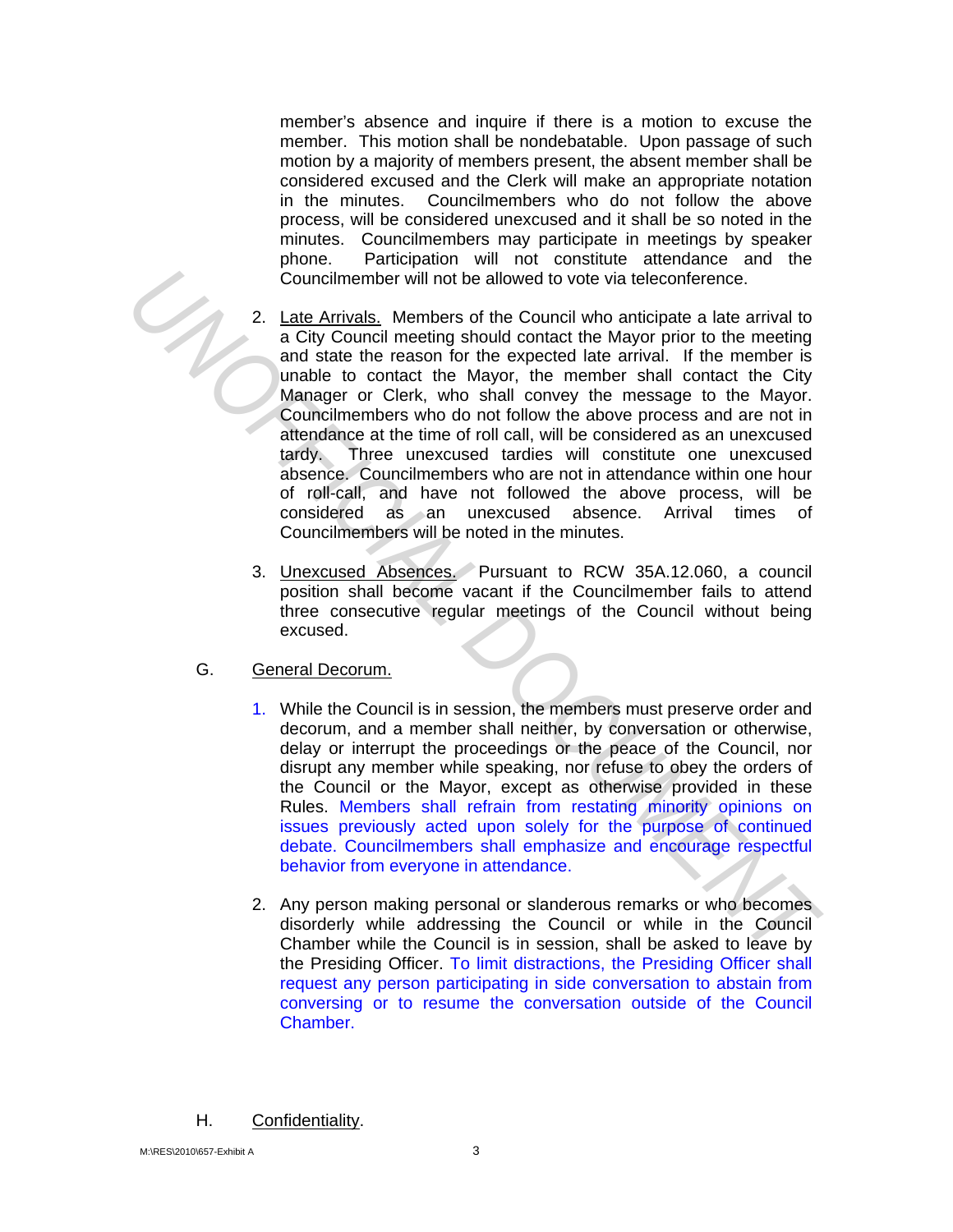- 1. Councilmembers shall keep confidential all written materials and verbal information provided to them during Executive Sessions, to ensure that the City's position is not compromised. Confidentiality also includes information provided to Councilmembers outside of Executive Sessions when the information is considered to be exempt from disclosure under the Revised Code of Washington or under Public Disclosure Ordinance adopted by the Council.
- 2. If the Council, after Executive Session, has provided direction or consensus to City staff on proposed terms and conditions for any confidential or privileged issue, all contact with any other party shall be made by the designated City staff representative handling the issue. Councilmembers should consult with the City Manager and/or City Attorney prior to discussing such information with anyone other than other Councilmembers, the City Attorney or City staff designated by the City Manager. Any Councilmember having any contact or discussion with any person other than those listed above on any such confidential or privileged issue shall make full disclosure to the City Manager and Council in a timely manner. **EXECTION 3.** Constrained the proposed terms and conditions for any conditional of prividential or prividential or prividential or prividential or prividential or prividential or prividential or prividential or prividentia
	- I. City Clerk. The Clerk or an authorized Deputy Clerk shall attend all Council meetings. If the Clerk and the Deputy Clerk are absent from any Council meeting, the City Manager shall appoint a Clerk Pro Tempore for that meeting only.
	- J. Attendance of Officers or Employees. Any City officer or employee shall have the duty when requested by the City Manager to attend Council meetings and shall remain for such time as the City Manager may direct.

# **SECTION 3. OFFICERS**

- A. Presiding Officers. The Mayor, or in his or her absence, the Mayor Pro Tem, shall be the Presiding Officer of the Council. In the absence of both the Mayor and the Mayor Pro Tem, the Council shall appoint one of the members of the Council to act as a temporary Presiding Officer.
- B. Presiding Officer's Duties. It shall be the duty of the Presiding Officer to:
	- 1. Call the meeting to order
	- 2. Keep the meeting to its order of business
	- 3. Control discussion in an orderly manner

a. Every Councilmember who wishes an opportunity to speak must be recognized by the chair.

b. Permit audience participation at the appropriate times.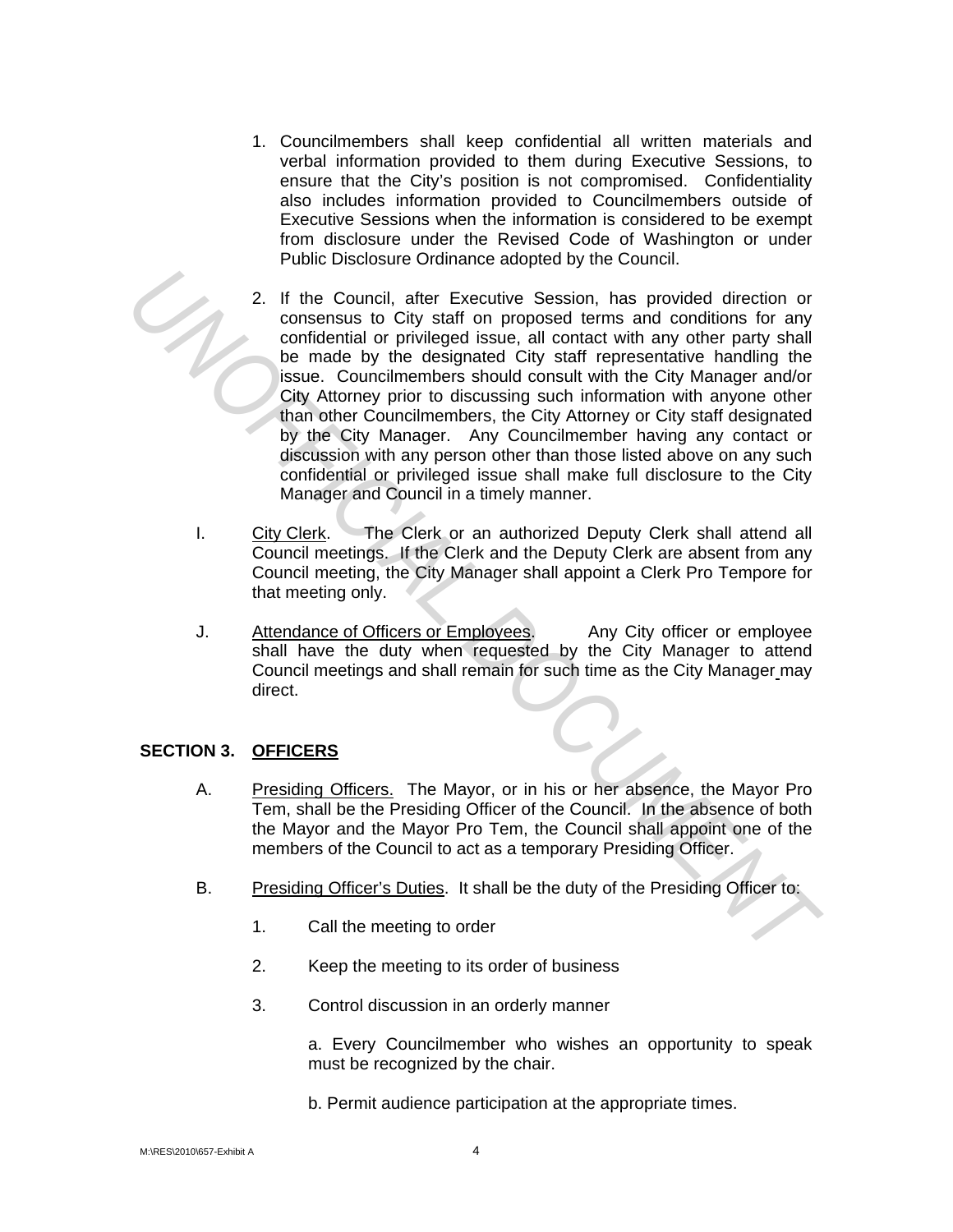c. Require all speakers to speak to the question and to observe the rules of order.

- 4. State each motion before it is discussed and before it is voted upon.
- 5. Put motions to a vote and announce the outcome.
- C. Presiding Officer, Question or Order. The Presiding Officer shall decide all questions of order, subject to the right of appeal to the Council by any member.
	- Presiding Officer, Participation. The Presiding Officer may at his or her discretion call the Mayor Pro Tem or, in his or her absence, any member to take the chair so the Presiding Officer may make a motion or for other good cause yield the Chair.
- E. Request for Written Motions. Motions shall be reduced to writing when required by the Presiding Officer of the Council or any member of the Council. All resolutions and ordinances shall be in writing.

# **SECTION 4. DUTIES AND PRIVILEGES OF COUNCILMEMBERS**

- A. Forms of Address. The Mayor shall be addressed as "Mayor (surname)." "Your Honor," or Mr./Madam Mayor. Members of the Council shall be addressed according to their preference as "Councilmember (surname)," "Councilor (surname)," or Mr./Mrs./Miss/Ms. (surname). First names shall not be used in the Council Chamber.
- B. Seating Arrangement at Regular Meetings. The Mayor shall sit at the center of the Council, and the Mayor Pro Tem shall sit at the left hand of the Mayor. The most recent former Mayor shall sit at the right hand of the Mayor. Other Councilmembers are to be seated in a manner acceptable to Council. If there is a dispute, seating shall be in position order. C. <u>Presiding Officer, Question or Order</u>. The Presiding Officer shall decide<br>
alrequestions of order, subject to the right of appeal to the Council by any<br>
member.<br> **D.** <u>Presiding Officer, Panticipation</u>. The Presiding O
	- C. Dissents and Protests. Any Councilmember shall have the right to express dissent from or protest against any ordinance or resolution of the Council and have the reason therefore entered in the minutes.

# **SECTION 5. CITY ADVISORY COMMITTEES COMMISSIONS**

The City of University Place's Commissions, Committees, and Task Forces provide an invaluable service to the City. Their advice on a wide variety of subjects aids the Council in the decision-making process. Effective citizen participation is an invaluable tool for local government.

All City Advisory Committees Commissions are advisory to the City Council and are not authorized to take independent action representing the City with other agencies or bodies.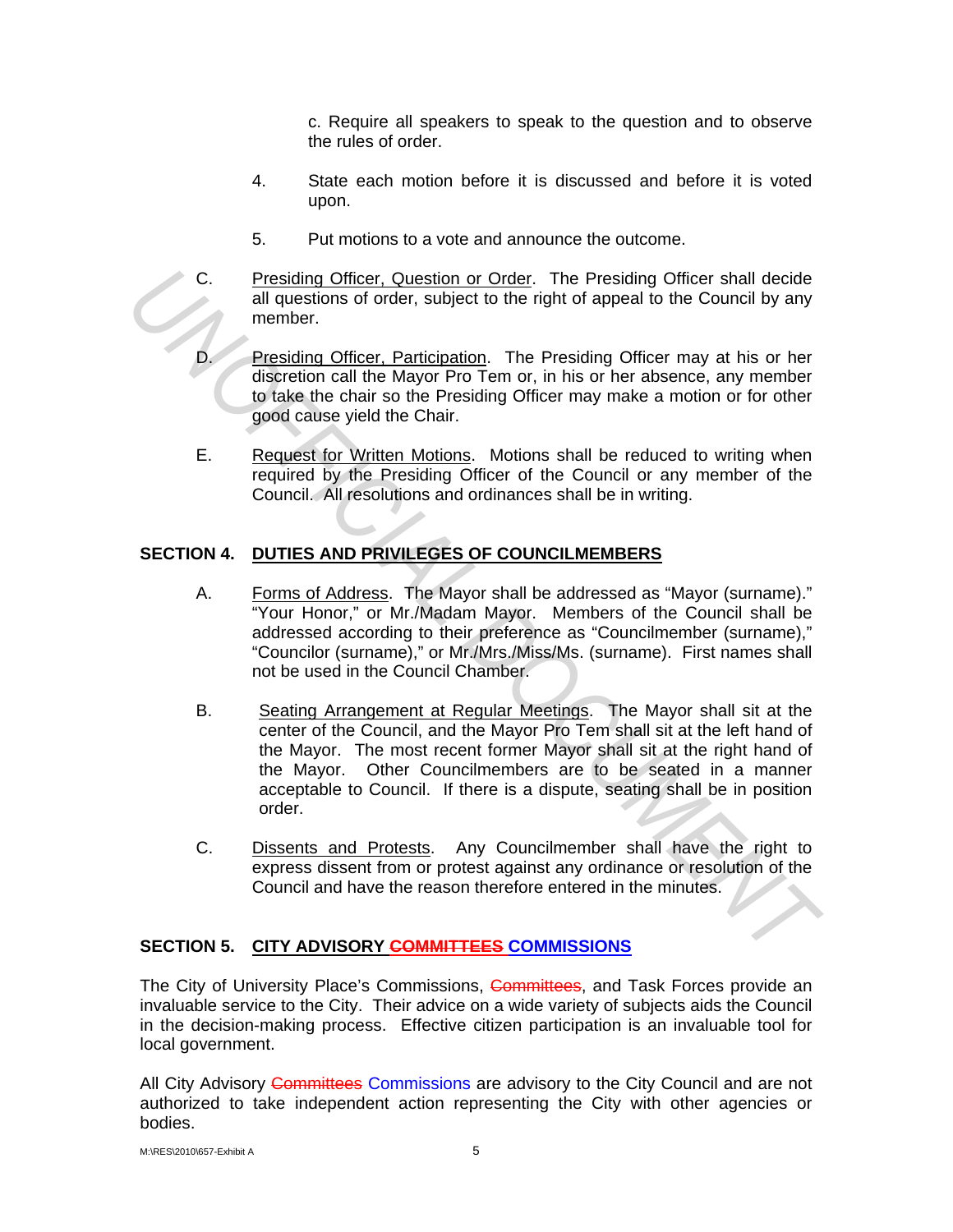A. Establishment of Advisory Bodies. These advisory bodies will be established by City Resolution or Ordinance, if required by state statute. The enacting resolution will set forth the size of each advisory group, which will be related to its duties and responsibilities; the term of office of its members; a statement of its purpose and function; and time lines, if relevant to the scope of work.

The Council may dissolve any advisory body that, in their opinion, has completed its working function or for any other reason.

Appointments to Advisory Bodies. Vacancies may be advertised so that any interested citizen may submit an application. Applicants are urged to be citizens of the City of University Place, but applications from residents living outside of the corporate boundaries may be considered if authorized by the resolution or ordinance establishing the advisory body.

At City Council's discretion, the current Chairperson and Vice Chairperson of an advisory body will interview applicant(s) and provide a recommendation submit a list of top three strengths, specific skills or background for each candidate, as well as any qualification limits that may prove helpful for appointments to the Committee or Commission. for City Council consideration.

Interviews of applicants and appointments to advisory bodies will be made by the City Council during a Special Meeting. All candidates for appointment to an advisory board must attend at least one respective advisory meeting prior to the candidate interview process. Commission members seeking re-appointment are required to interview before Council. Interview questions shall be approved by Human Resources and shall be asked of each new candidate. Previous members seeking reappointment may be asked a different set of questions due to their prior service on the Commission. The Council may dissolve any advisory body that, in their opinion, has<br>completed its working function of for any other reason.<br>**Algo infining the Advisory Bodiss**, Vacancies may be advertised so that<br>any interested citizen

Newly appointed members will receive a briefing by the Commission, Committee, or Task Force Chairperson and/or City staff regarding duties and responsibilities of the members of the advisory body.

Appointees to advisory bodies may be removed prior to the expiration of their term of office by a majority vote of the City Council.

C. Conduct of Business. The advisory body will normally adopt rules for transaction of business, and will determine the number of meetings necessary for the business needs of the advisory group, unless otherwise established in the enacting resolution or ordinance. All meetings are subject to the public meetings laws of the State of Washington and City Ordinance.

#### **SECTION 6. COUNCIL COMMITTEES/APPOINTMENTS**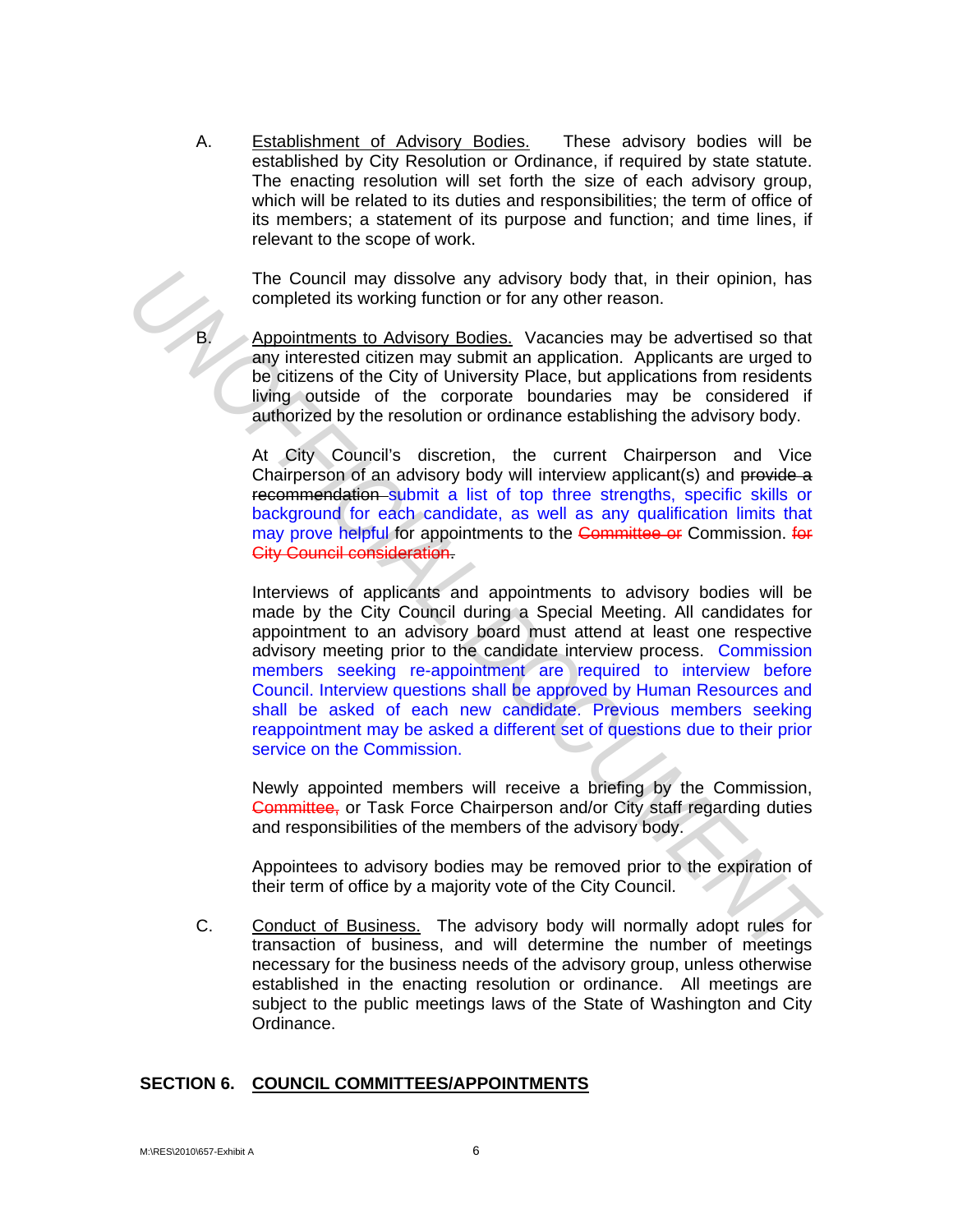Council committees are policy review and discussion arms of the City Council. Committees may study issues and develop recommendations for consideration by the City Council. Committees may not take binding action on behalf of the City.

The City Council may meet for study or special project purposes as a Committee of the Whole or may establish Council subcommittees with three or fewer members.

Council Committee structure shall be as determined by the City Council in January of each year and may include:

- A. Council Committee of the Whole (Seven Councilmembers)
- B. Council Committees Standing Committees established for special purposes, tasks, or timeframes (four or more Councilmembers)
- C. Subcommittees of the City Council Ad hoc and informal working or study group (three or fewer Councilmembers)
- D. Councilmember appointments to task teams or City advisory boards, commissions and committees (three or fewer Councilmembers)
- E. Liaison/Representative Appointments to other advisory bodies or groups.

### **SECTION 7. MEETINGS**

All Council meetings shall comply with the requirements of the Open Meetings Act (RCW Section 42.30). All Regular Meetings, Special Meetings and Study Sessions shall be open to the public.

The City Manager, or his or her designee, shall attend all meetings of the City Council including Regular Meetings, Special Meetings, Study Sessions, and Executive Session, except if Council meets in Executive Session with the City Attorney on matters of potential conflict for the City Manager.

- A. Regular Meetings. The Council shall hold Regular Meetings on the first and third Monday of each month. The Regular Meeting will begin at 6:30 7:00 p.m., regardless of whether unless an Executive Session is scheduled at the beginning or end of the agenda. Should any meeting occur on a legal holiday, the meeting shall be held at the same hour and place on the following Tuesday. **A.** Council Committee of the Whole - (Seven Councilmembers)<br> **B.** Council Committees - Standing Committees established for special<br>
purposes, tasks, or timeframes (four or more Councilmembers)<br> **C.** Subcommittees of the C
	- B. Special Meeting/Study Sessions. The Council may hold a Special Meeting or shall hold Study Sessions or a combination of both meetings on the second Monday of each month between  $6:30$   $7:00$  p.m. and  $9:00$ 10:00 p.m. Should any meeting date occur on a legal holiday, the meeting shall be canceled. Study Sessions will be informal meetings for the purpose of reviewing: the up-coming Regular Meeting preliminary agenda; forthcoming programs and future Council agenda items; progress on current programs or projects; or other information the City Manager feels is appropriate. Final action will not be taken on Study Session agenda items. Depending upon the complexity of an issue,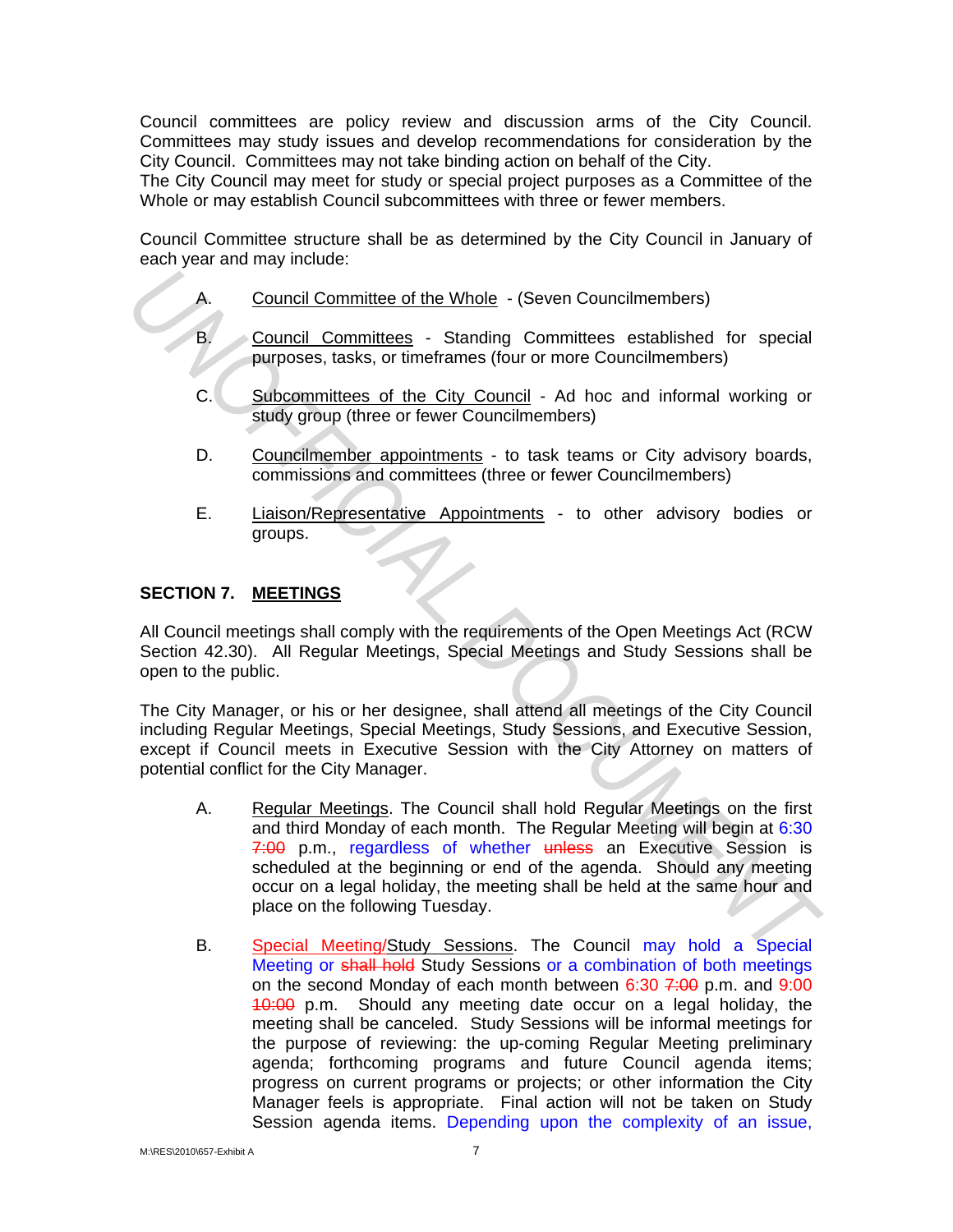Council may request a second reading or study session in which identified people with expertise are invited to participate beyond the usual three minute time period. An issue coming forward from a Commission shall require staff and a Commission representative to present the information and recommendation noting the Commission's discussion date. Decision to invite specific people should be made at the first study session or submitted to the Mayor or Mayor Pro Tem. During the second study session, staff will present an abbreviated version of the initial report and appropriate Commission members should attend to answer any additional questions. After invited guests have provided their input, a public comment period will be allowed for members of the public.

- Special Meetings. Special Meetings may be held by the Council at any time subject to notice requirements prescribed by State law. Special Meetings may be called by the Mayor, Mayor Pro Tem, or any three members of the City Council by written notice delivered to each member of the Council at least twenty-four hours before the time specified for the proposed meeting. The notice of such Special Meetings shall state the subjects to be considered, and no subject other than those specified in the notice shall be considered. and appropriate Commission members should attent to answer any<br>and appropriate Commission members have provided their input, a<br>public comment pend will be allowed for members of the public.<br> **C.** Special Meetings may be he
	- D. Special Meetings Fifth Monday. A special meeting may be held on the fifth Monday of the month if requested, as set forth in 7.C, only upon advance notification of the entire Council of the need for the meeting and upon approval of a majority of Council.
	- C. E. Executive Sessions. The Council may hold Executive Sessions from which the public may be excluded, for those purposes set forth in Chapter 42.30.110 RCW for the following purposes:
		- 1. Matters affecting national security;
		- 2. To consider the selection of a site or the acquisition of real estate;
		- 3. To consider the minimum price at which real estate will be offered for sale or lease;
		- 4. To review negotiations on the performance of publicly bid contracts;
		- 5. To consider, in the case of an export trading company, financial and commercial information supplied by private persons to the export trading company;
		- 6. To receive and evaluate complaints or charges brought against a public officer or employee;
		- 7. To evaluate the qualifications of an applicant for public employment or review the performance of a public employee;
		- 8. To evaluate the qualifications of a candidate for appointment to elective office; and,
		- 9. To discuss with legal counsel matters relating to enforcement actions, or to discuss litigation or potential litigation;
		- 10. Labor negotiations.

Before convening an Executive Session, the Presiding Officer shall announce the purpose of the Session and the anticipated time when the Session will be concluded. Should the Session require more time, a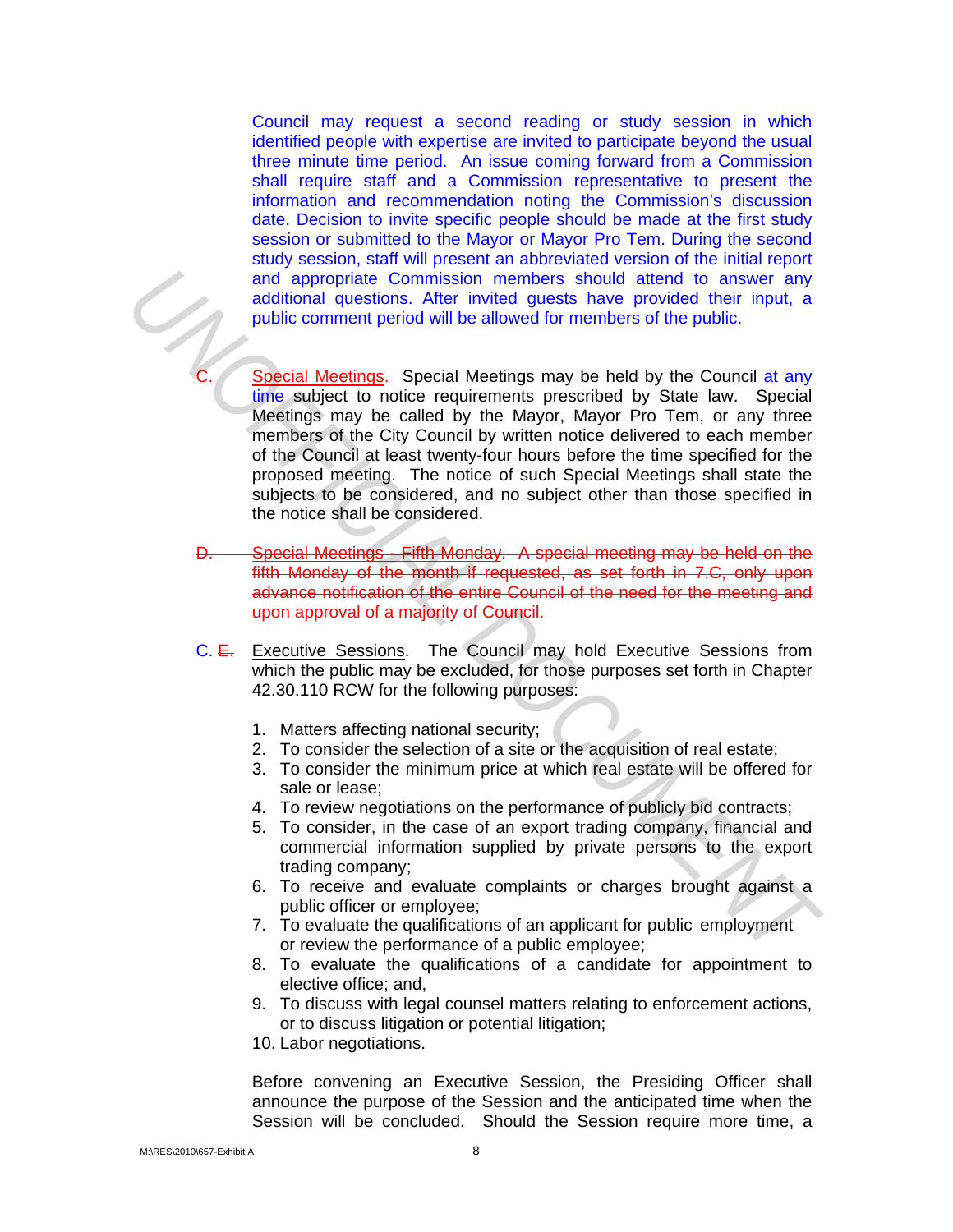public announcement shall be made that the Session is being extended. No formal action or decision of the Council may be taken in Executive Session.

- D. F. Emergency Meetings. If at any time there is a need for expedited action by the City Council to meet an emergency situation, the Mayor, or in the absence of the Mayor, the Mayor Pro Tem or any three members of Council, may call an emergency meeting at a place and time as necessary, and the noticing requirements of Chapter 42, RCW, or City ordinance or rule, may be waived.
- Adjournment. Regular and Special Council Meetings shall adjourn at 9:00 10:00 p.m.; Study Sessions shall adjourn at 9:00 10:00 p.m. The adjournment times established hereunder may be extended to a later time certain upon approval of a motion by a majority of the Council. During Regular and Special Meetings, any Councilmember may call for a "Point of Order" at 8:30 9:30 p.m. to review agenda priorities. After adjournment of Council meetings, City Hall will remain open for 15 minutes to allow for closing procedures. In the event that Council adjourns to Executive Session, staff will secure the equipment and leave City Hall open until the final adjournment. **Example of rule, may be vaired.** The product of Chapter 42, RCW, or City<br> **Unding contribution** and Special Council Meetings shall adjourn at<br> **E. G.** Adjournment times stablished heroundor may be extended to a later time
	- F. H. Meeting Place. Council meetings will be a time and place as Council directs, except that Regular and/or Special Meetings shall always be held within the boundaries of the City
	- $G. \dot{F}$  Public Notice. The City shall comply with the provisions of RCW 35A.12.160.

# **SECTION 8. COUNCIL ORDER OF BUSINESS**

A. Order of Business for Regular Meetings. The order of business for each Regular Meeting shall be as follows:

Regular Session (6:30 p.m. - 9:00 p.m.)\*

- 1. Call to Order
- 2. Roll Call, Pledge of Allegiance
- 3. Executive Session (as necessary)4. Approval of Minutes
- of Previous Meeting
	- 5. Approval of Agenda
	- 6. Commendations/Presentations
	- 7. Public Comments
	- 8. Council Comments/Commission Council Committee Reports/ Conversation with Council
	- 9. Consent Agenda and Approval of Payroll/Claims
	- 10. Public Hearing
	- 11. Ordinances, Resolutions and Motions
	- 12. Council Considerations
	- 13. Report of City Manager
	- 14. Report of Mayor
	- 15. Executive Session (as necessary)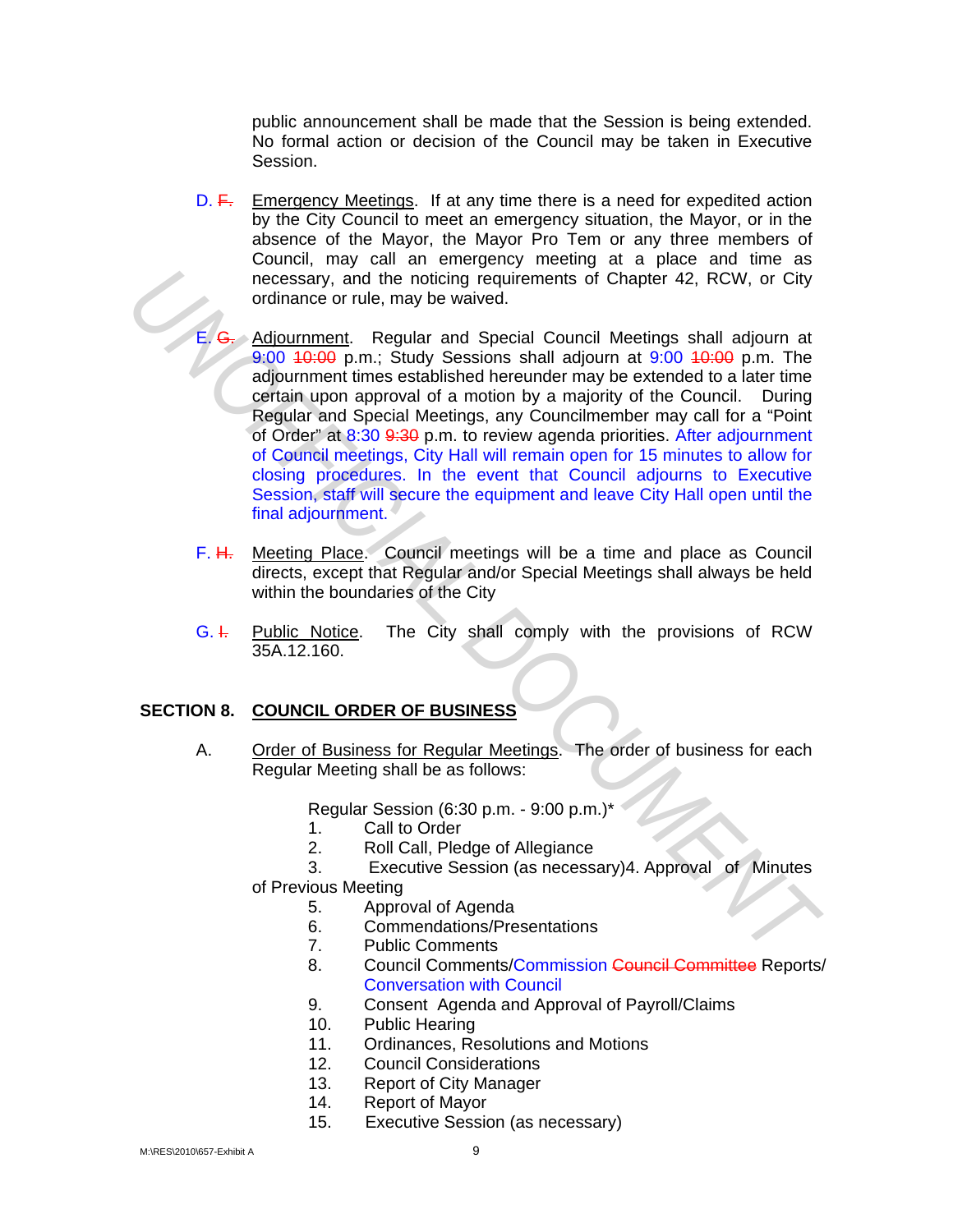- 16. Adjournment
- B. Order of Business for Special Meetings or Study Sessions. The order of business for each Special Meetings or Study Session is as follows:

Special Meeting/Study Session (6:30  $7:00$  p.m.  $-$  9:00  $10:00$ 

- p.m.)
	- 1. Call to Order
	- 2. Roll Call
	- 3. Study Items
	- 4. Council Considerations
	- 5. Ordinance, Resolutions and Motions
	- 6. Council discussion of upcoming preliminary agenda items
	- 73. Council Comments
	- 84. Council Committee Reports
	- 95. Executive Session (as necessary)
	- 10. Adjournment
- C. Council Agenda. When necessary, the Mayor or other Councilmember, with the consent of the Council, may change the order of business. No legislative item not on the agenda shall be voted upon; a motion to suspend the rules would be necessary in order to vote on a legislative item not on the agenda.

# **SECTION 9. CONDUCT OF BUSINESS**

- A. Motions: Business is brought before the Council by motions, which constitute a formal procedure for taking actions. To make a motion, a member must first be recognized by the Presiding Officer. After the member has made a motion (and after the motion is seconded if required) the chair must then restate it or rule it out of order, then call for discussion.
- B. Staff Input. During Regular or Special Meetings of the Council, the Presiding Officer will call for a staff report on business items as the agenda is considered and before a motion is entertained by the Presiding Officer. Councilmembers shall withhold questions until the staff report is completed. Once a motion is pending, debate is limited to Councilmembers; additional staff input will be limited to providing clarification on issues if requested by a Councilmember. 2. Roll Cail<br>
3. Study litems<br>
4. Council Considerations<br>
6. Contained, Resolutions and Motions<br>
6. Council discussion of upcoming preliminary agenda<br>
6. Council discussion of upcoming preliminary agenda<br>
73, Council Comme
	- C. Reconsideration. A motion to reconsider is in order during the meeting after a motion has been acted upon either at the same meeting or at the next Regular or Special Meeting of the Council. It must be made by a member who voted on the prevailing side, i.e., if a motion fails to pass, reconsideration must be moved by one who voted against the motion. It is debatable and requires a majority vote.

# **SECTION 10. PUBLIC TESTIMONY**

A. Public Comment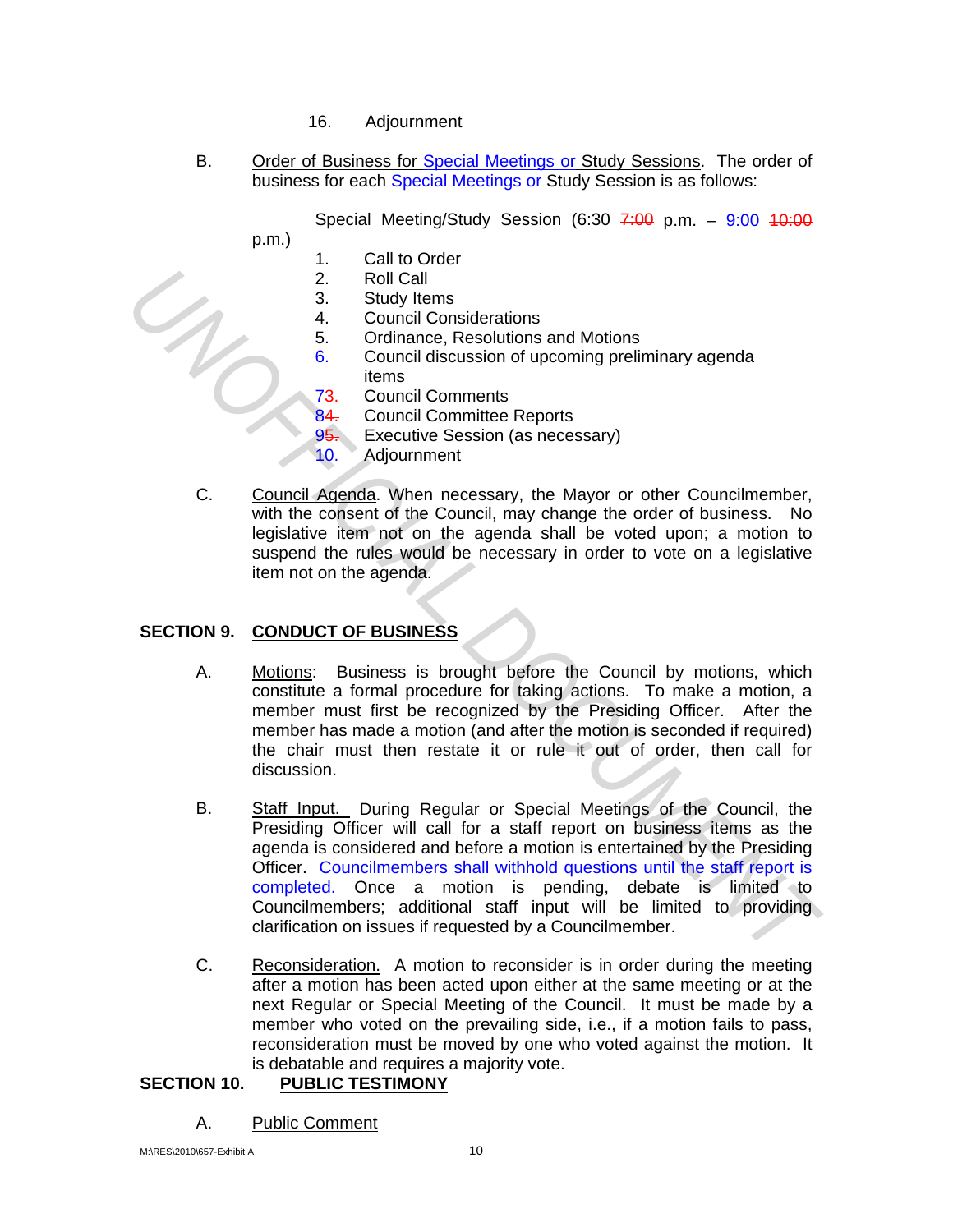During Regular or Special Meetings of the Council, public comments will be invited during the Public Comment portion of the agenda. The public is also invited to provide written comment on any non-quasi-judicial or legislative matter. It is encouraged that such written comments be filed with the clerk by 1:00 p.m. of the Wednesday preceding the Regular Meeting. If written comments are given at the meeting, the presenter should provide eleven copies for the Council and staff.

In addition, public oral testimony may be taken on other non-quasi-judicial or legislative matters as they arise during the course of the meeting agenda. However, once a motion is pending, debate is limited to Councilmembers and no further public comment will be taken, unless a Councilmember requests further testimony.

Public comments should be limited to no more than three minutes per person. The Presiding Officer may further limit the public comments to one to two minutes per person to accommodate additional commentary and to stay within the allotted time period.

Public comment period is a time to comment and request information; however, it is not a question and answer session. Council should indicate that concerns will be looked into and addressed appropriately at a later time.

The Council may more informally take public comments at a Study Session, when appropriate and practical upon approval of motion to do so. In addition, individuals may petition to appear on the agenda of a future Study Session to address the Council on specific issues or requests. Such petitions should be directed to the City Clerk or the City Manager for scheduling up to 15 minutes on a future Study Session Agenda as time allows. **Example 12** In addition, public orgluestimony may be taken on other non-quasi-judicial<br>or legislative matters as they arise during the course of the meeting<br>agenda. However, once a motion is pending, debate is limited to<br>

- B. Identification of Speakers. Persons testifying shall identify themselves for the record as to name, address and organization.
- C. Instructions for Speakers. An instruction notice and/or sign up sheet will be provided at the entrance to the Council Chambers. Speakers will be advised by the Mayor that their testimony is being recorded. Persons testifying should address their comments to the City Council, not the audience.
- D. Addressing Council Outside of a Public Hearing or Public Comments. No person shall be allowed to address the Council while it is in session without the recognition of the Presiding Officer.

#### **SECTION 11. CONSENT AGENDA**

A. The City Manager in consultation with the Presiding Officer, shall place matters on the Consent Agenda which: (a) have been previously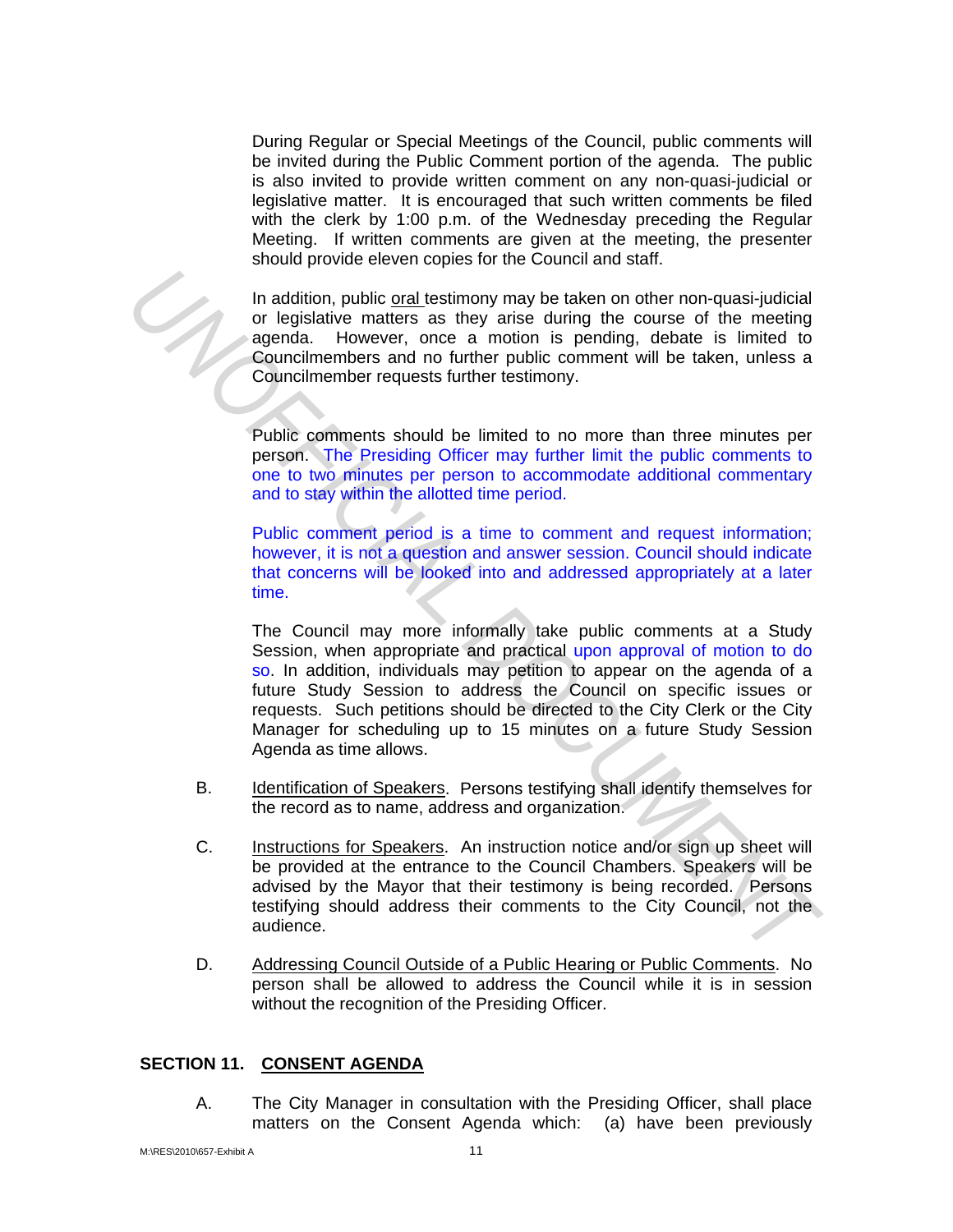discussed or policies set by the Council, or (b) based on the information delivered to members of the Council, by the administration, can be reviewed by a Councilmember without further explanation, or (c) are so routine or technical in nature that passage is likely. Council shall email or phone staff with questions concerning items on the Consent Agenda prior to the meeting to enable staff to do additional research and preparation.

B. The motion to adopt the Consent Agenda shall will be non-debatable and have the effect of moving to adopt all items on the Consent Agenda. Since adoption of any item on the Consent Agenda implies unanimous consent, any member of the Council shall have the right to remove any item from the Consent Agenda. If any matter is withdrawn, the Presiding Officer Council shall place the item at an appropriate place on the agenda for deliberation at the current or future Council meeting. **Example 19 and the different more in the consent Agenda inclusion and the consent of the Council shall have the right to remove any<br>
<b>UNOFFICIAL DOCUMENT CONCUMENT CONCUMENT**<br> **UNOFFICIAL DOCUMENT CONCUMENT CONCUMENTANT C** 

# SECTION 12. PUBLIC HEARINGS

The Public Hearing is a formal opportunity for citizens to give their views for consideration in the legislative or policy-decision-making process. In addition, public hearings are required on quasi-judicial actions which determine the legal rights, duties, or privileges of specific parties. The following rules shall be observed during public hearings:

- A. Legislative/Information Gathering Public Hearing;
	- 1. Open Public Hearing The Mayor Presiding Officer will open the public hearing.
	- 2. Staff Presentation For an initial presentation of background information from a City Department, a City Board, Commission, or Committee, or an organization such as the Fire District, the Library District, or the School District, no more than 20 minutes will be allowed, unless otherwise authorized by the Presiding Officer.
	- 3. Commission/Committee Report For presentation of Commission or Committee recommendations, and a minority report if applicable, to Council no more than 20 minutes will be allowed, unless otherwise authorized by the Presiding Officer.
	- 4. Citizen Comments Comments will be limited to three minutes from individuals or from persons speaking as a representative of an organization, club, or group. The Presiding Officer may allow additional time for receipt of written testimony, when needed.
	- 5. Staff Comments Additional staff comments may be requested by Council following citizen comments.
	- 6. Close Public Hearing At the conclusion of Citizen or Staff Comments, the Presiding Officer will close the public hearing.
	- 7. Council Deliberation.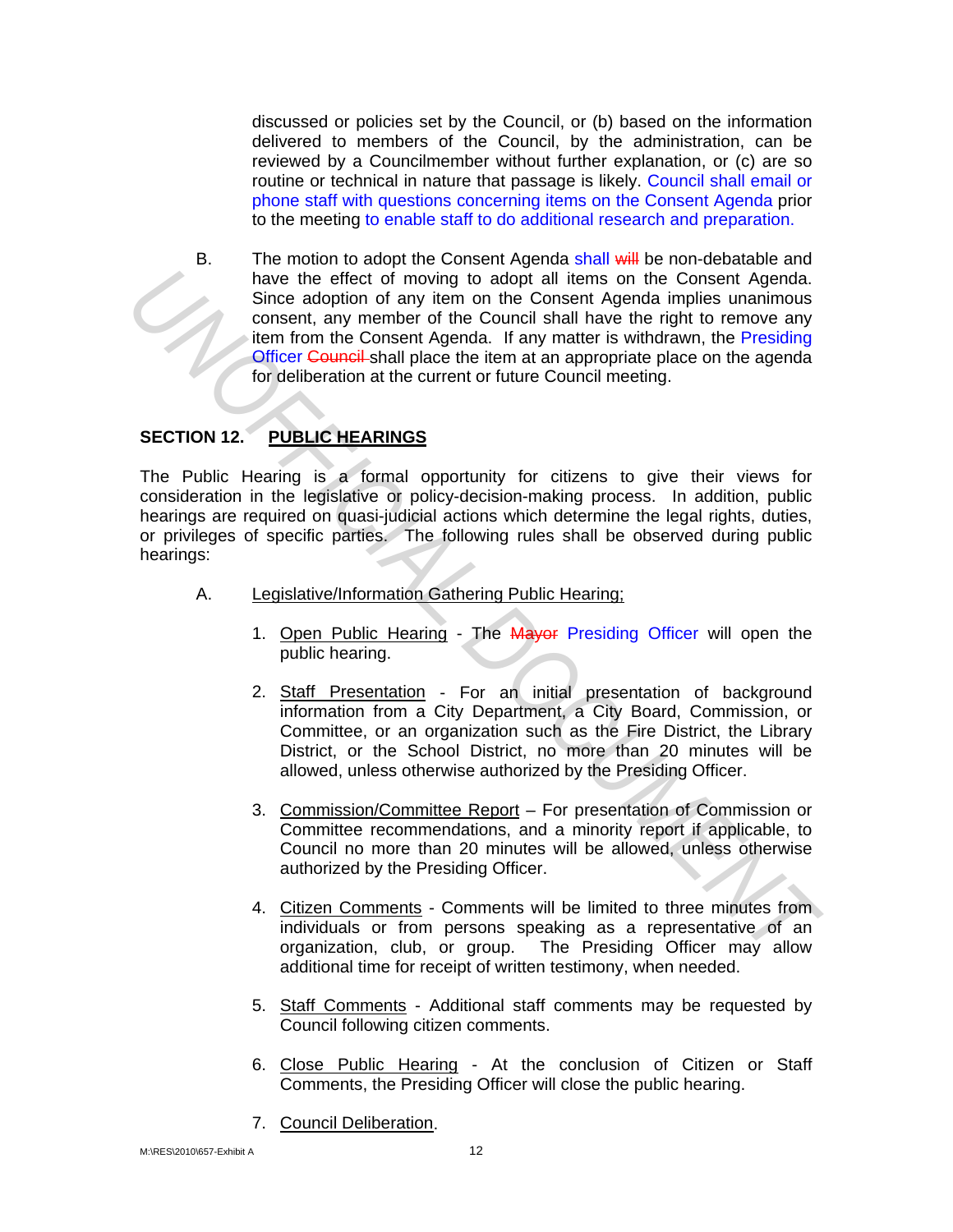- 8. Council Action.
- 9. Timekeeper. The City Clerk shall be the timekeeper.
- B. Quasi Judicial Public Hearings:

Public oral testimony shall not be given on quasi-judicial matters outside of a public hearing except on matters of procedure. If a quasi-judicial hearing is on the agenda, the public will be informed by the City Attorney as to what state law permits as to public comments. In addition, quasijudicial hearings will be conducted in conformance to procedures outlined in other City ordinances such as the Hearings Examiner Ordinance and the Ordinance Adopting New Administrative Procedures for the Processing of Project Permit Applications as required by the Regulatory Reform Act. of a public hearing oxcept on matters of procedure. If a quasi-judicial hearing is on the agenda, the public comments. In addition, quasi-<br>
unducle hearing will be conducted in conformance to procedures outlined by the Cit

# **SECTION 13. AGENDA PREPARATION**

- A. The Clerk will prepare a preliminary agenda for each Council meeting specifying the time and place of the meeting and setting forth a brief general description of each item to be considered by the Council. The preliminary agenda is subject to review by the Mayor and Mayor Pro Tem.
- B. An item for a Regular Council meeting may be placed on the preliminary agenda by any of the following methods:
	- 1. A majority vote of the Council;
	- 2. Council consensus;
	- 3. By any two Councilmembers, in writing or with phone confirmation, with signatures by fax allowed for confirmation of support, no later than 12:00 (noon) two business days prior to the meeting. The names of the requesting Councilmembers shall be set forth on the agenda;
	- 4. By the City Manager;
	- 5. By a Council Committee; or
	- 6. By the Mayor
	- 7. By the Mayor Pro Tem.
- An item may be placed on the preliminary agenda for a regular Council Meeting after the preliminary agenda is finalized only if a Councilmember or the City Manager explains the necessity for placing the item on the agenda and receives a majority vote of the Council to do so.